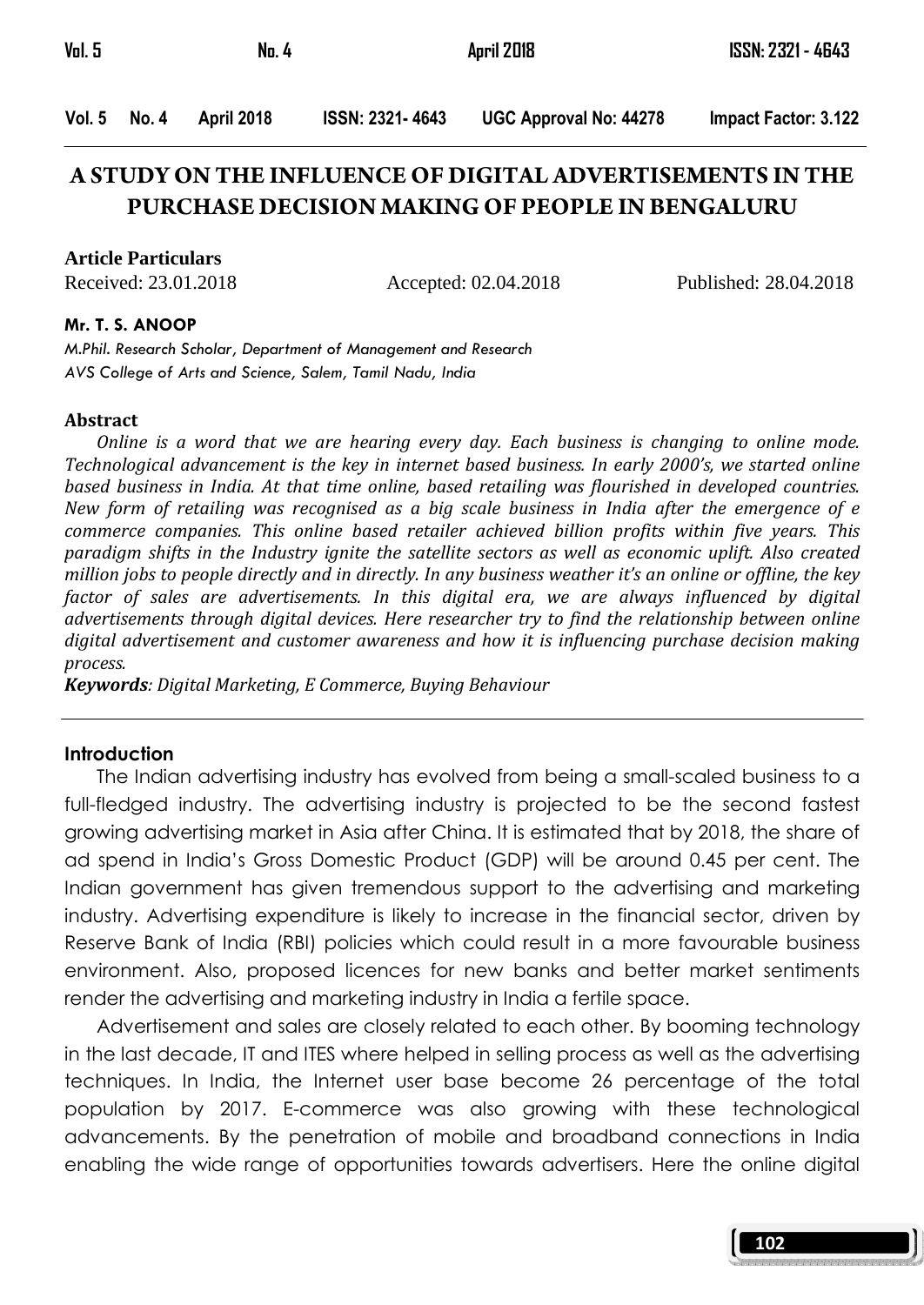advertisement how a vital role among the traditional advertisement techniques. Apart from traditional advertisements online advertisements has its own advantages, data easy segmentation and targeting, real time personalization, result oriented and Geographic demographic based advertisement and the accurate analytics generation etc. Hindi notes that only in advertisements help the advertiser to develop the best Strategies for an advertisement goal and easily analyse the output of it.

 Each company can educate their customers through advertisements. Online advertisements give an opportunity to advertiser to target and monitors is penny they are spending. The quality of the product and the level of awareness in the customer's mind will be the cornerstone in the Purchase decision making. This study Evil it's how online advertisements can create awareness among customers and how it affects the buying behaviour

## Statement of the Problem

 "A study on the influence of digital advertisement in the purchase decision making of people in Bengaluru."

 Companies (from start up to multinational corporations) are spending huge amount of money over advertisements. According to modern trend most of the company are largely investing on online advertisements. They want to keep their product and services at the top of the customer's mind as well as in the competition. Online advertisement is the best in class tool for communication. Even after10 years, companies are still in a dilemma in deciding what kind of strategies should be used to generate maximum conversions and how the online advertisement influences the Purchase Decision making process.

# Objectives of the Study

- To identify the impact on online advertisement on consumers
- To identify the role of online advertisement in value creation process of a product
- To identify the consumer perception about the online advertisement
- To study the infants of online and attachment on purchase decision making process
- To study the consumers' attitude towards online advertisements.

### Significance and scope of the Study

 This specific research focuses on the influence of online digital advertisements on the Purchase Decision making of consumers. it Examine the key influential factors that are affected by the online digital advertisements and ultimately influence the Purchase Decision making of the consumers. This study we will help the readers to understand the influence of digital advertisement while purchasing goods through E-Commerce portals, so that companies can formulate new Strategies for advertising and allocating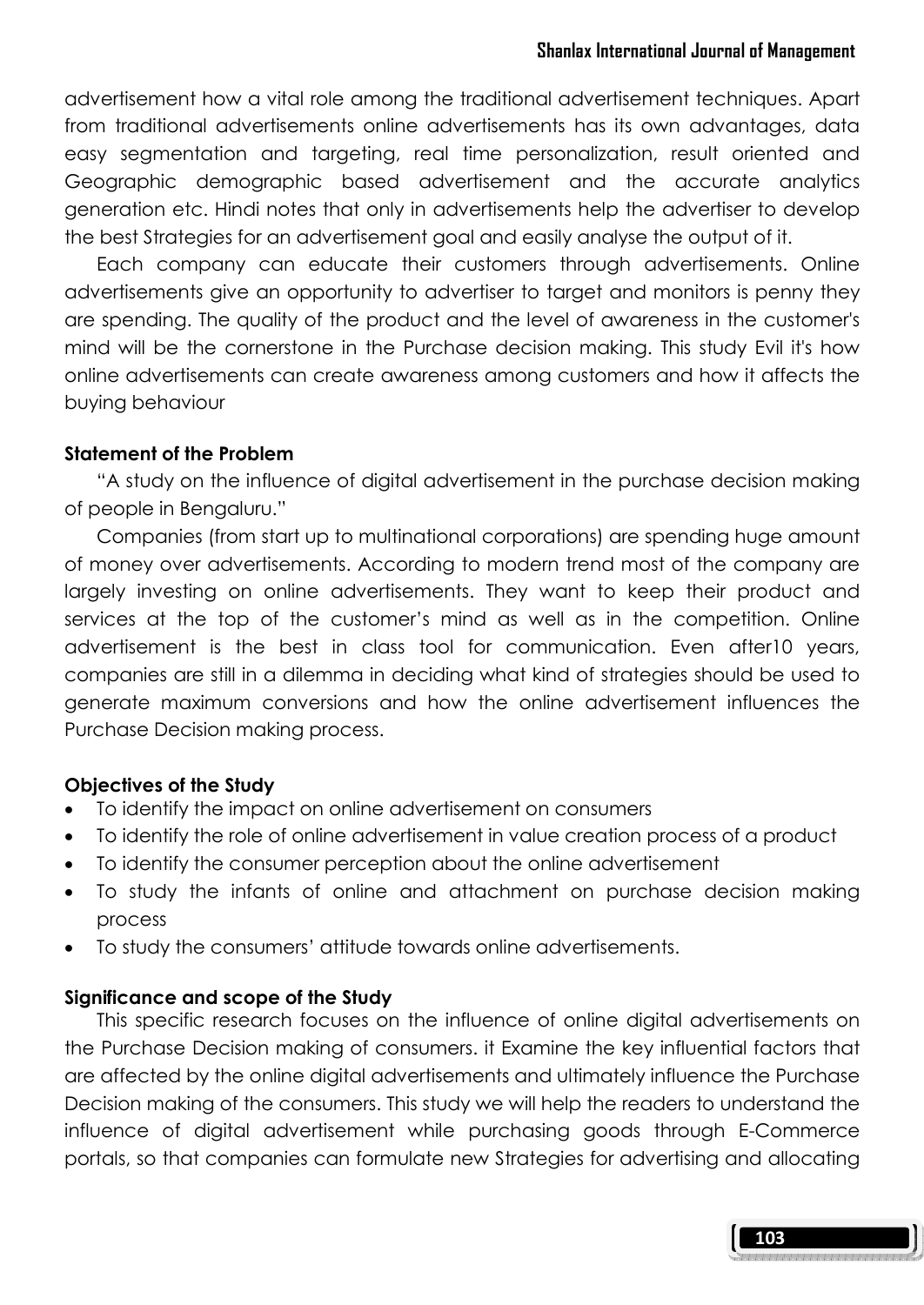Advertising budget in pre-eminent way. The Conclusion and findings drawn from the study are based on the responses given by the consumers in Bengaluru urban region. This study will be helpful in getting an insight into the influence of online digital advertisements on purchase decision making of consumers

#### Literature Review

 Advertising provides information about products and services to intending consumers. This information help consumer to make choices among different brands based on their needs, wants. The ultimate purpose of advertisers is to make their audience purchase such products and services either immediately or in the near future.

### Online Advertisement types and Influencing factors

 Ducoffee, (1996) writes that web advertisement consist of commercial content paid by a sponsors and it is designed for the targeted audience. Online advertisements should be delivered by video, audio and other visual formats. It is common in the form of banner, pop ups, logos, text and picture based hyperlinks of the website of the sponsor. O'Connor and Galvin, (2001) opened that web advertisement are mainly focusing on banner advertisement. Usually banner advertisements carry animations to attract customers and get clicked by the banner to redirect the customer to the sponsor's website. By the help of a tracking cookie a developer can ensure customers visit on the website.

 Combard and Snyder-Duch (2001) explained that the online advertisement and other interactive responsive technologies made it possible to create advertisement more targeted and more personal. Advertisements always be an experience that customers must participate and engage in it. Belch & Belch (2001) described that the modern form of advertising is online advertisements. Here internet as the medium of publishing online advertisement. The type of online advertisement are pop up, tracking cookies, banner ads, sponsored ads, links, Web casting, etc .Choi and Rifon (2002) find out that the revenue from the online advertisements have a rapid growth in year by year from 2000.It shows the success of online advertisements and also the advantage toward traditional advertisements like print media. Internet is the powerful and most viable media for advertising. Li, Daughterty and Biocca (2002) also observed that rich media advertisements have more potential than the tradition online advertisement. Usually rich media advertisements incorporated with highly interactive audio visual contents. All kind of online advertisements can embed the rich media in it.

### Customer behaviour and Attitude towards Online Advertisement

 KhongKok Wei, Theresa Jerome and Leong Wai Shan, (2010) find out that most of the companies in the world are widely use online advertisements for promotion of their product and services. But the major difficulty in this kind of promotion is that it is very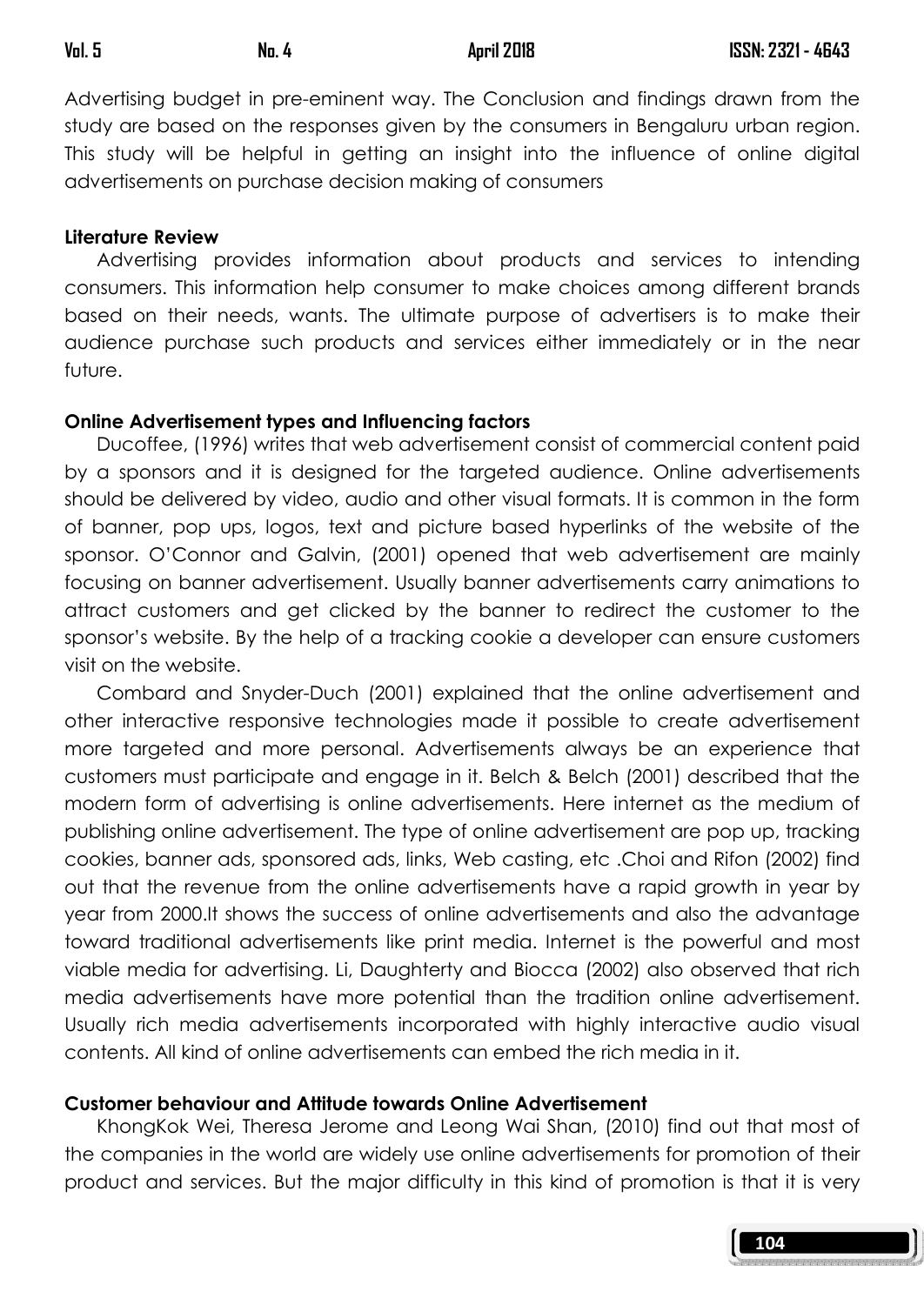difficult to make it effective to generate positive response from the customer. Gaurav Bakshi and Dr.Surender Kumar Gupta, (2013) opined that business advertisement comes with more interactive services like rich media advertisements. It leads to more sales as the outcome of the advertisements. Most of the business to business companies are widely using internet as a platform to advertise their product and services. The major advantage of this kind of advertisement is that companies can easily monitor the people's response towards the advertisement.

 Gupta(2013) write about a consumer make a rational and irrational decisions. Rational decisions make on the basis of continuous information search and find the best alternative from the market. Rational buying decisions made by the influence of promotional activities. Into this a purchase decision making always related with emotional behaviour of a consumer. At last He suggest that every buying process is a part of problem solver GunjanBaheti ( 2012) the influence of an advertisement can be affected on a consumer in two ways. First time advertisement give value addition to a product. It emphasis the benefit of a product, second an advertisement psychological motive in buying process. Some advertisement is used to positioning the product in a psychological way.

#### Impact of Online Advertisement and Purchase Decision Making

 YasirRafiq(2012) suggest that advertisement have a vital role in purchase decision making. The major way to communicate with customers. Advertisements always gives information towards a product for customers which help them in information search. Sometimes advertisements create an artificial or unnecessary need development in consumers mind, also TV commercials playing a vital roll FMCG industry. Raju (2013) wrote that the boom in technology create the Unique content in advertisements. Creativity become the key factor in developing and communication strategy to each advertiser. Technological advertisement provides lots of information for a buyer in a short span of time. Is very difficult to an advertiser to create a brand awareness and perception in customers mind. Rai(2013) according to her advertisement have a major place in developing or creating customer perception along with culture, behaviour and attitude. Sometimes advertisement can shape the lifestyle of people. It leads to cultural change too. advertisements are widely influencing social groups.

 Regrow (2008) Advertisement got an additional enhancement by a celebrity endorsement, carrying a public message, a slogan or song. Sometimes beyond the product these slogan and song will go viral and reach beyond the limits. It create and increase the brand value, believes, brand positivity, validity in consumers' mind. Samar Fatima sumreenLodhi (2015) find out that the customer perception and customer awareness on directly related to the buying behaviour. Advertisement did not create any influencing customer awareness in cosmetic products. but customer perception of a product can be changed by the influence of an advertisement.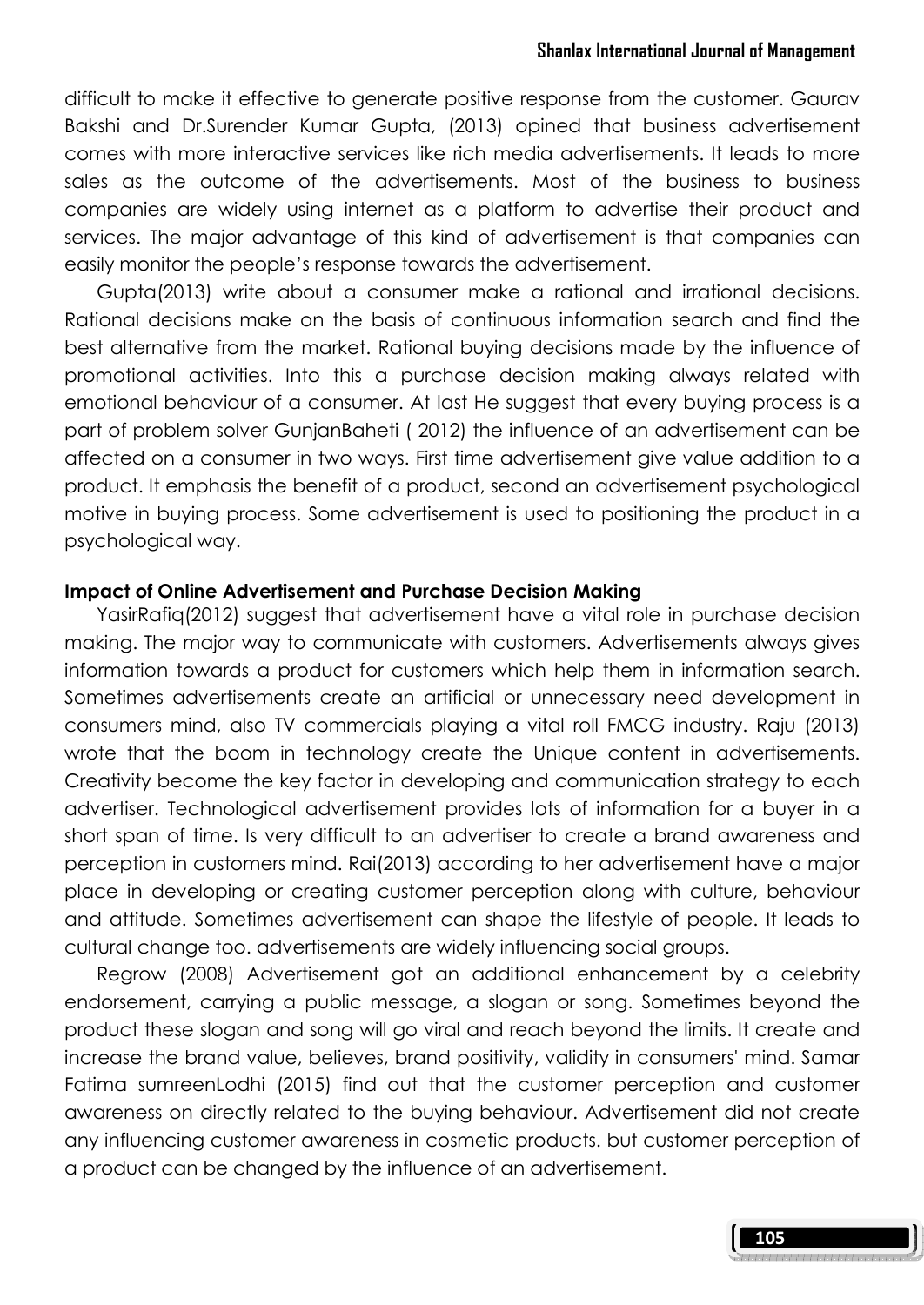#### Research Methodology Source of Data Collection

 The data to achieve the objectives of the study was found from Primary and secondary sources.

# a. Primary Sources

Primary data was collected by approaching various consumers in each part of Bengaluru urban area using online forms with strict checking for unique submission, through social networking sites, email, direct submission to complete the survey.

# b. Secondary Sources

Primary data was collected by approaching various consumers in each part of Bengaluru urban area using online forms with strict checking for unique submission, through social networking sites, email, direct submission to complete the survey.

# Sample size

Sample Size for the study was 200 people in Bengaluru urban area.

# Research Approach

 In this study primary data gathered from Internet users (consumers) from Bengaluru urban area. Measurement and analysis taken place by Quantitative approach.

# Research Instrument

 A well-designed web based questionnaire was developed to gather primary data from respondents. Various kind of scaling techniques was used in the resource especially Likert scale and rank order in the questionnaire. The survey was conducted various places (east Bengaluru, West Bengaluru, south Bengaluru, north Bengaluru and Central Bangalore) of the city to gather data from the people of Bengaluru urban area. The data gathered from the authenticate sources and it was clearly mentioned and defined to them that this response will only used for research purpose.

# Hypothesis

Three hypotheses have been developed in this research article

H0: There is no relationship between online advertisement and customer awareness

H1: There is a relationship between online advertisement and customer awareness

H0: There no relationship between online advertisement and consumer perception of a product

H2: There is a relationship between online advertisement and consumer perception of a product

H0: Customer awareness and customer perception have no impact on purchase decision making

H3: Customer awareness and customer perception have impact on purchase decision making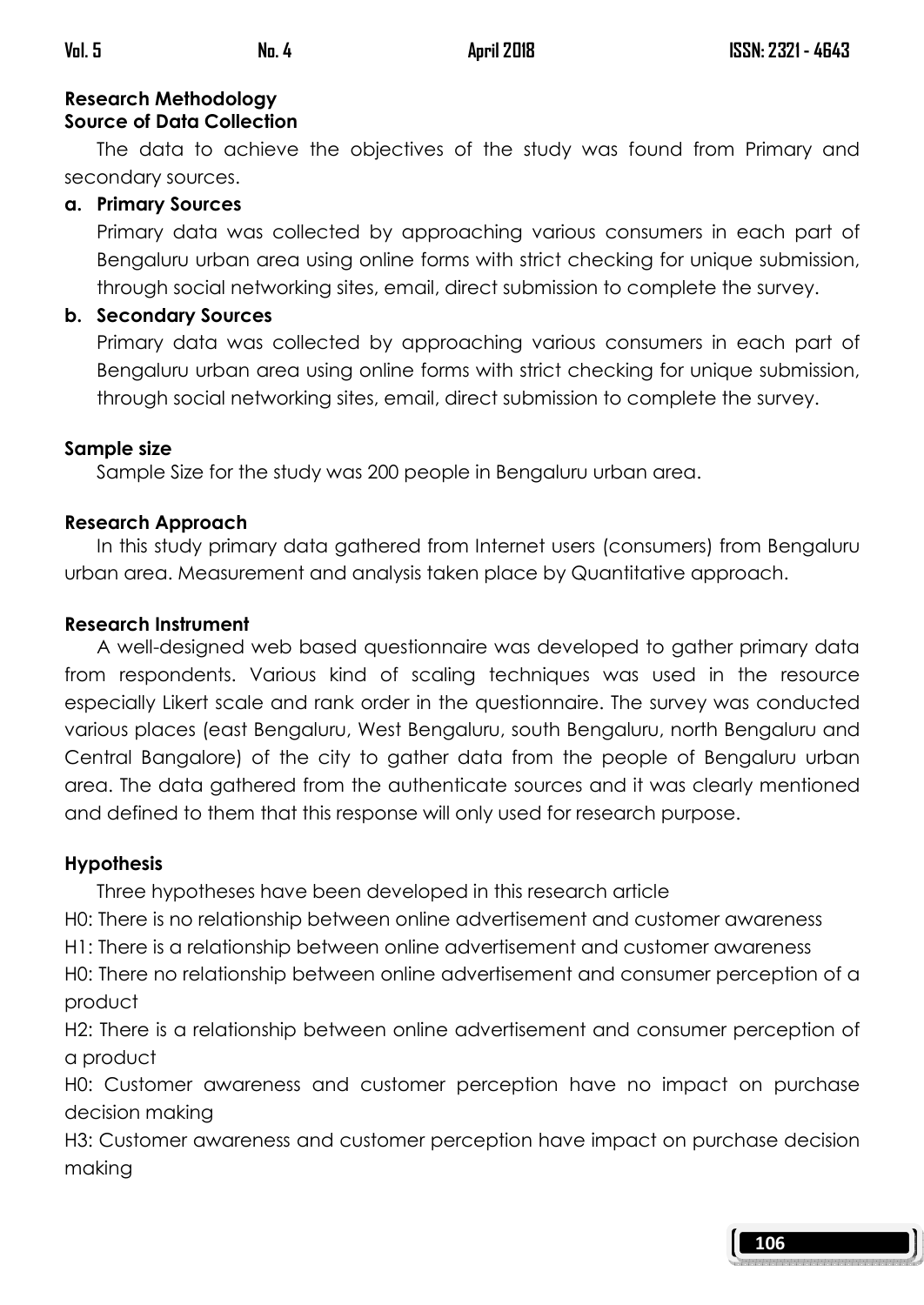## Research model

The following diagram shows the research model of the study



## Figure 1.0 Research Model

In the projected model it clearly examines the influence of online digital advertisement on the consumer purchase decision making. Online digital advertisement has a direct impact on consumers it create positive as well as negative perception about a brand in consumer's mind despite from the cost. This is one of the major supporting factor of an online advertisement. In the proposed model it is clearly mentioned that awareness, brand value of a

product in consumers mind and consumer perception about a product can be influence by an online advertisement that can change or motivate the consumer in purchase decision making process.

### Analysis of Data

 Using the help of online spreadsheet based forms primary data was recorded. Gathered data recorded and inserted in Statistical Package for the Social Sciences (SPSS) to analyse the various factors and dependability of the variables.This included coding, scoring, processing, tabulation and analysis of collected data.

# Data Analysis and Interpretation

 Customers are very curious about buying. The main reason is that the availability of alternatives in the market. Before buying customers will always select the best alternative using the existing knowledge and their perceptions. Advertisement is the best tool for creating a direct impact in sales, because it can change the level of customer awareness. This research result also deposit the same. Customer awareness are also shipping some kind of perceptions. Customer awareness and perception are the main factors in buying behaviour.

### Sample Characteristics

 Figure 2.0 showing the collected opinion about 200 respondents. More than 90% of the respondent's age are lies in between 15 to 40. There are 7 percentage of 40 above aged respondent's opinions recorded. They are also considered as the consumer in E Commerce industry. 10.5% of total respondents are age in between 15 to 20 , 29%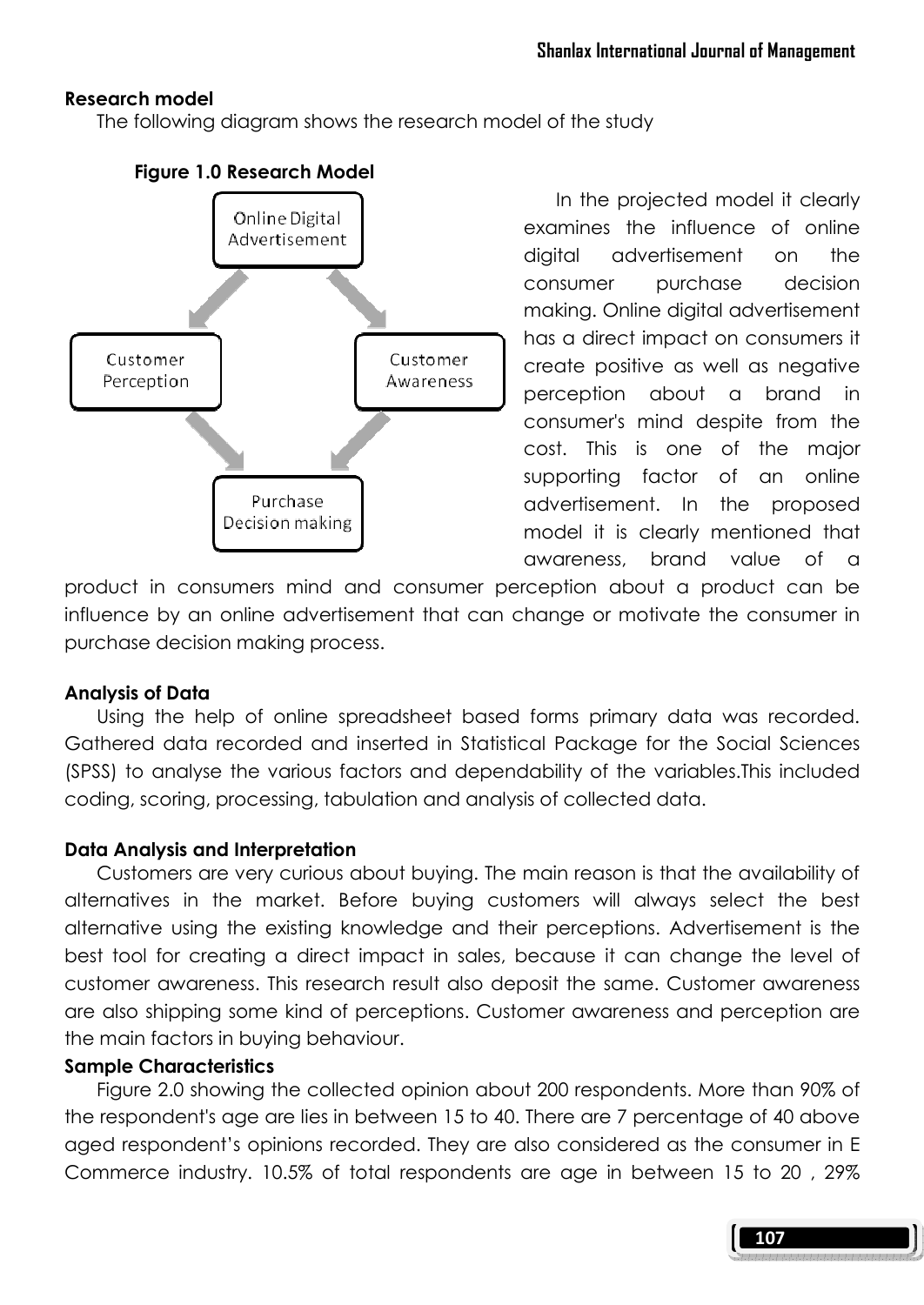aged in between 21 to 25, 23.5 % are aged in between 26 to 30, 16.5 % of the respondents are aged between 31 to 35 and 13.5 % of the respondents are aged in between 36 to 40.



Figure 2.0



 Internet access is very easy and low cost in the present era. Figure 3.0 65.5 among the total respondents are accessing Internet via mobile phone. 17% are using laptop computer, phone 5% are using desktop personal computer to access Internet. Only 6% are using tablet devices to access Internet and other online services

# Hypothesis Analysis Hypothesis 1

H0: there is no relationship between online advertisement and customer awareness

H1: there is a relationship between online advertisement and customer awareness

# Descriptive Statistics

|                      | Mean | <b>Std. Deviation</b> |     |
|----------------------|------|-----------------------|-----|
| Online advertisement | 2.36 | .008                  | 200 |
| Customer awareness   | 0    | 100                   | 200 |

# **Correlations**

|                          |                                      | Online_advertisement | <b>Customer_awareness</b> |  |
|--------------------------|--------------------------------------|----------------------|---------------------------|--|
|                          | <b>Pearson Correlation</b>           |                      | $.164*$                   |  |
|                          | Sig. (2-tailed)                      |                      | .020                      |  |
| Online_<br>advertisement | Sum of Squares and<br>Cross-products | 202.080              | 3.280                     |  |
|                          | Covariance                           | 1.015                | .016                      |  |
|                          |                                      | 200<br>200           |                           |  |
|                          | <b>Pearson Correlation</b>           | $.164*$              |                           |  |
| Customer_awa<br>reness   | Sig. (2-tailed)                      | .020                 |                           |  |
|                          | Sum of Squares and                   | 3.280                | 1.980                     |  |

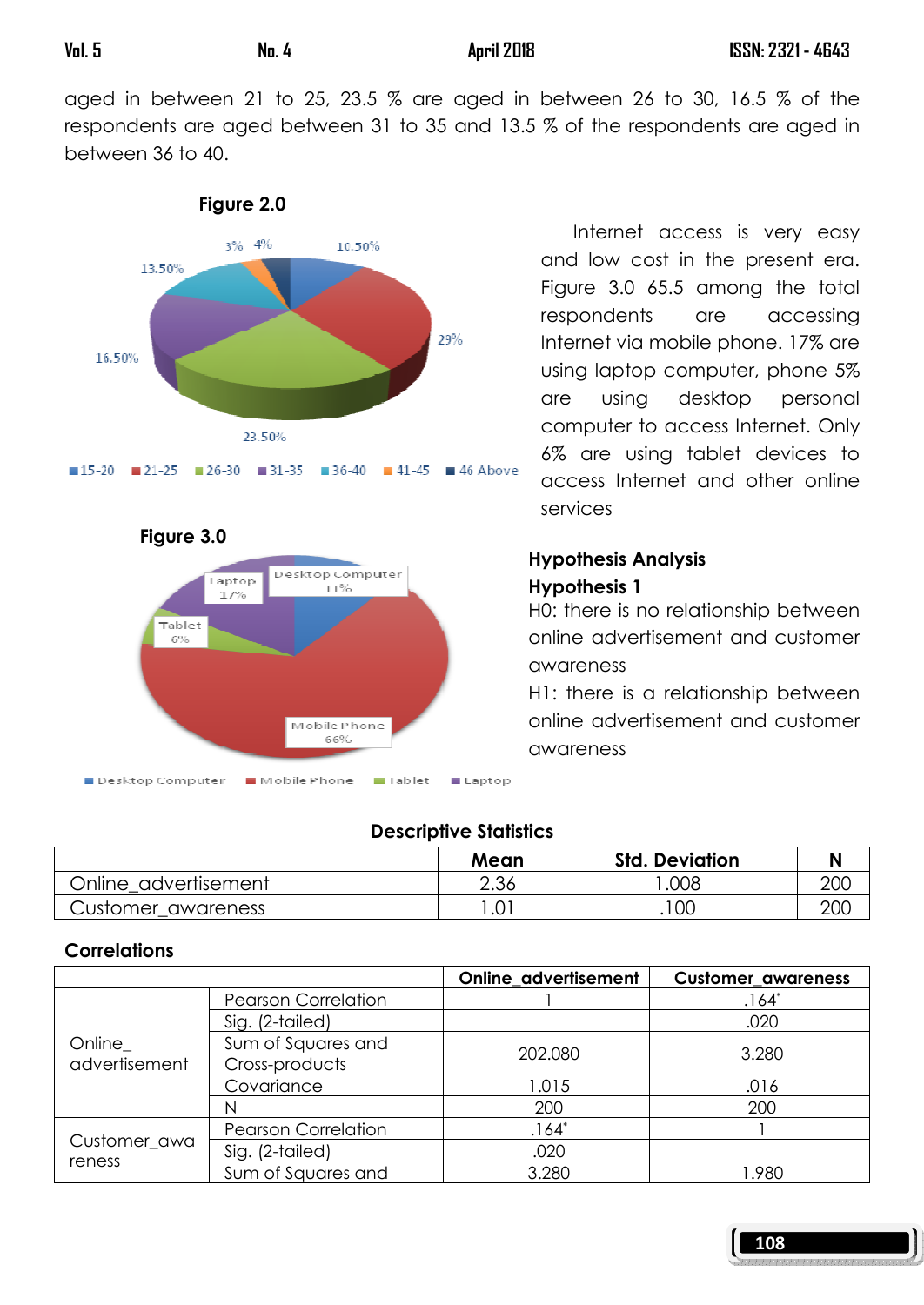|                    | Cross-products                         |           |                           |  |
|--------------------|----------------------------------------|-----------|---------------------------|--|
|                    | Covariance                             | -C<br>، ب | $\cap$ 1 $\cap$<br>.∪ । ∪ |  |
|                    |                                        | റററ       | 200                       |  |
| $\sim$<br>$\cdots$ | $\cdot$<br>$\sim$ $\sim$ $\sim$ $\sim$ | $\cdots$  |                           |  |

\*. Correlation is significant at the 0.05 level (2-tailed).

 Researcher applied person's correlation test on the variable using SPSS. There are 200 sample considered for this test with 0.05 significance level. The result report shows that significance level of the test is 0.020 less than 0.050 which means that the null hypothesis will be rejected such thatthere is no relationship between online advertisement and customer awareness. Researcher conclude that there is a relationship between online advertisement and customer awareness, this relation is not very strong because the person's correlation values are not a large positive number.

## Hypothesis 2

H0: There no relationship between online advertisement and consumer perception H1: There a relationship between online advertisement and consumer perception

| <b>DESCRIPTLE SIGNSHES</b>                                                                                                                                                                                                                         |                                                                                                      |                                                                          |                       |                |                           |  |  |  |  |
|----------------------------------------------------------------------------------------------------------------------------------------------------------------------------------------------------------------------------------------------------|------------------------------------------------------------------------------------------------------|--------------------------------------------------------------------------|-----------------------|----------------|---------------------------|--|--|--|--|
|                                                                                                                                                                                                                                                    | Mean                                                                                                 |                                                                          | <b>Std. Deviation</b> | N              |                           |  |  |  |  |
| Online_advertisement                                                                                                                                                                                                                               | 2.36                                                                                                 |                                                                          | 1.008                 | 200            |                           |  |  |  |  |
| Customer_perception                                                                                                                                                                                                                                | 2.04                                                                                                 |                                                                          | 1.118<br>200          |                |                           |  |  |  |  |
|                                                                                                                                                                                                                                                    |                                                                                                      |                                                                          | <b>Correlations</b>   |                |                           |  |  |  |  |
|                                                                                                                                                                                                                                                    |                                                                                                      |                                                                          | Online advertisement  |                | <b>Customer_awareness</b> |  |  |  |  |
|                                                                                                                                                                                                                                                    |                                                                                                      | <b>Pearson Correlation</b>                                               |                       |                | $-.038*$                  |  |  |  |  |
|                                                                                                                                                                                                                                                    |                                                                                                      |                                                                          |                       |                | .421                      |  |  |  |  |
| Online_advertisement                                                                                                                                                                                                                               |                                                                                                      |                                                                          | 81.542                |                |                           |  |  |  |  |
|                                                                                                                                                                                                                                                    |                                                                                                      |                                                                          |                       |                |                           |  |  |  |  |
|                                                                                                                                                                                                                                                    |                                                                                                      |                                                                          | .410                  |                | $-.021$                   |  |  |  |  |
|                                                                                                                                                                                                                                                    | Sig. (2-tailed)<br>Sum of Squares<br>$-3.652$<br>and Cross-products<br>Covariance<br>200<br>200<br>N |                                                                          |                       |                |                           |  |  |  |  |
|                                                                                                                                                                                                                                                    |                                                                                                      | <b>Pearson Correlation</b>                                               | $-.038*$              | 81.542<br>.410 |                           |  |  |  |  |
|                                                                                                                                                                                                                                                    | Sig. (2-tailed)                                                                                      |                                                                          | .421                  |                |                           |  |  |  |  |
| Customer_perception                                                                                                                                                                                                                                | Sum of Squares<br>and Cross-products                                                                 |                                                                          | $-3.652$              |                |                           |  |  |  |  |
|                                                                                                                                                                                                                                                    | Covariance                                                                                           |                                                                          | $-.21$                |                |                           |  |  |  |  |
|                                                                                                                                                                                                                                                    | N                                                                                                    |                                                                          | 200                   |                | 200                       |  |  |  |  |
| $\mathbf{r}$ , and the contract of the contract of the contract of the contract of the contract of the contract of the contract of the contract of the contract of the contract of the contract of the contract of the contract o<br>$\sim$ $\sim$ | .                                                                                                    | $\sim$ $\sim$ $\sim$ $\sim$ $\sim$<br>$\sim$ $\sim$ $\sim$ $\sim$ $\sim$ |                       |                |                           |  |  |  |  |

Descriptive Statistics

\*. Correlation is significant at the 0.05 level (2-tailed).

 Researcher applied person's correlation test on the variable using SPSS. There are 200 sample considered for this test with 0.05 significance level. The result report shows that significance level of the test is 0.421 which is larger than 0.05, it means that null hypothesis will be accepted such that there is no relationship between online advertisements and consumer perception. Rather than advertisement people relay on peer group and expert reviews. Experience and the lifestyle are creating major factors in building perceptions. Customers are liked to create perception about a product after testing its physical attributes. Positive and negative perception will create after using a product.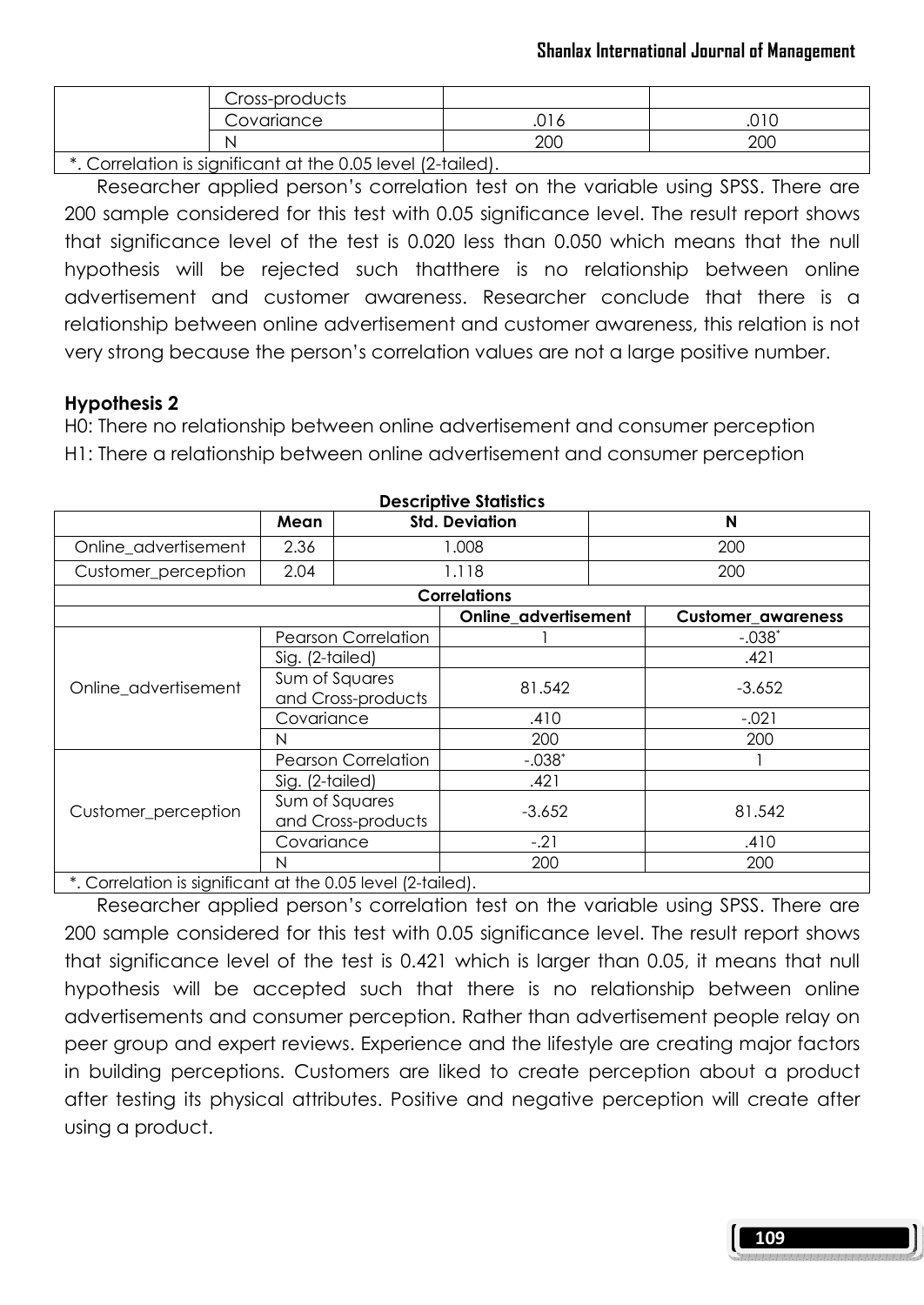# Hypothesis 3

H0: Customer awareness and customer perception have no impact on purchase decision making

H3: Customer awareness and customer perception have impact on purchase decision making

| <b>Descriptive Statistics</b> |       |                       |     |  |  |  |  |  |  |  |
|-------------------------------|-------|-----------------------|-----|--|--|--|--|--|--|--|
|                               | Mean  | <b>Std. Deviation</b> |     |  |  |  |  |  |  |  |
| Purchase decision making      | .36   | .481                  | 200 |  |  |  |  |  |  |  |
| Customer awareness            | l .01 | .100                  | 200 |  |  |  |  |  |  |  |
| Customer_perception           | 2.04  | 118                   | 200 |  |  |  |  |  |  |  |

| <b>Correlations</b>          |                                          |                                |                                                                                                                                                                                                                                                                                                         |                        |  |  |  |  |
|------------------------------|------------------------------------------|--------------------------------|---------------------------------------------------------------------------------------------------------------------------------------------------------------------------------------------------------------------------------------------------------------------------------------------------------|------------------------|--|--|--|--|
|                              |                                          | Purchase<br>decision<br>making | Customer<br>awareness                                                                                                                                                                                                                                                                                   | Customer<br>perception |  |  |  |  |
|                              | Pearson<br>Correlation                   |                                | .134                                                                                                                                                                                                                                                                                                    | $.687**$               |  |  |  |  |
|                              | Sig. (2-tailed)                          |                                | .059                                                                                                                                                                                                                                                                                                    | .000                   |  |  |  |  |
| Purchase_decision_maki<br>ng | Sum of Squares<br>and Cross-<br>products | 46.080                         | 1.280                                                                                                                                                                                                                                                                                                   | 73.520                 |  |  |  |  |
|                              | Covariance                               | .232                           | .006                                                                                                                                                                                                                                                                                                    | .369                   |  |  |  |  |
|                              | N                                        | 200                            | 200<br>200<br>.134<br>.105<br>.059<br>.141<br>1.280<br>1.980<br>2.320<br>.010<br>.012<br>.006<br>200<br>200<br>200<br>$.687**$<br>.105<br>1<br>.000<br>.141<br>73.520<br>2.320<br>248.880<br>.369<br>.012<br>1.251<br>200<br>200<br>200<br>**. Correlation is significant at the 0.01 level (2-tailed). |                        |  |  |  |  |
|                              | Pearson<br>Correlation                   |                                |                                                                                                                                                                                                                                                                                                         |                        |  |  |  |  |
|                              | Sig. (2-tailed)                          |                                |                                                                                                                                                                                                                                                                                                         |                        |  |  |  |  |
| Customer_awareness           | Sum of Squares<br>and Cross-<br>products |                                |                                                                                                                                                                                                                                                                                                         |                        |  |  |  |  |
|                              | Covariance                               |                                |                                                                                                                                                                                                                                                                                                         |                        |  |  |  |  |
|                              | N                                        |                                |                                                                                                                                                                                                                                                                                                         |                        |  |  |  |  |
|                              | Pearson<br>Correlation                   |                                |                                                                                                                                                                                                                                                                                                         |                        |  |  |  |  |
|                              | Sig. (2-tailed)                          |                                |                                                                                                                                                                                                                                                                                                         |                        |  |  |  |  |
| Customer_perception          | Sum of Squares<br>and Cross-<br>products |                                |                                                                                                                                                                                                                                                                                                         |                        |  |  |  |  |
|                              | Covariance                               |                                |                                                                                                                                                                                                                                                                                                         |                        |  |  |  |  |
|                              | $\overline{N}$                           |                                |                                                                                                                                                                                                                                                                                                         |                        |  |  |  |  |
|                              |                                          |                                |                                                                                                                                                                                                                                                                                                         |                        |  |  |  |  |

 After analyzing the test result, researcher found out that there is an impact of one variable on other, such as for 1 value of customer awareness causes increase in value of purchase decision making by 0.134. More than this there is a huge impact on purchase decision making by customer perception about a product.1 value of customer perception it causes 0.687 value of purchase decision making.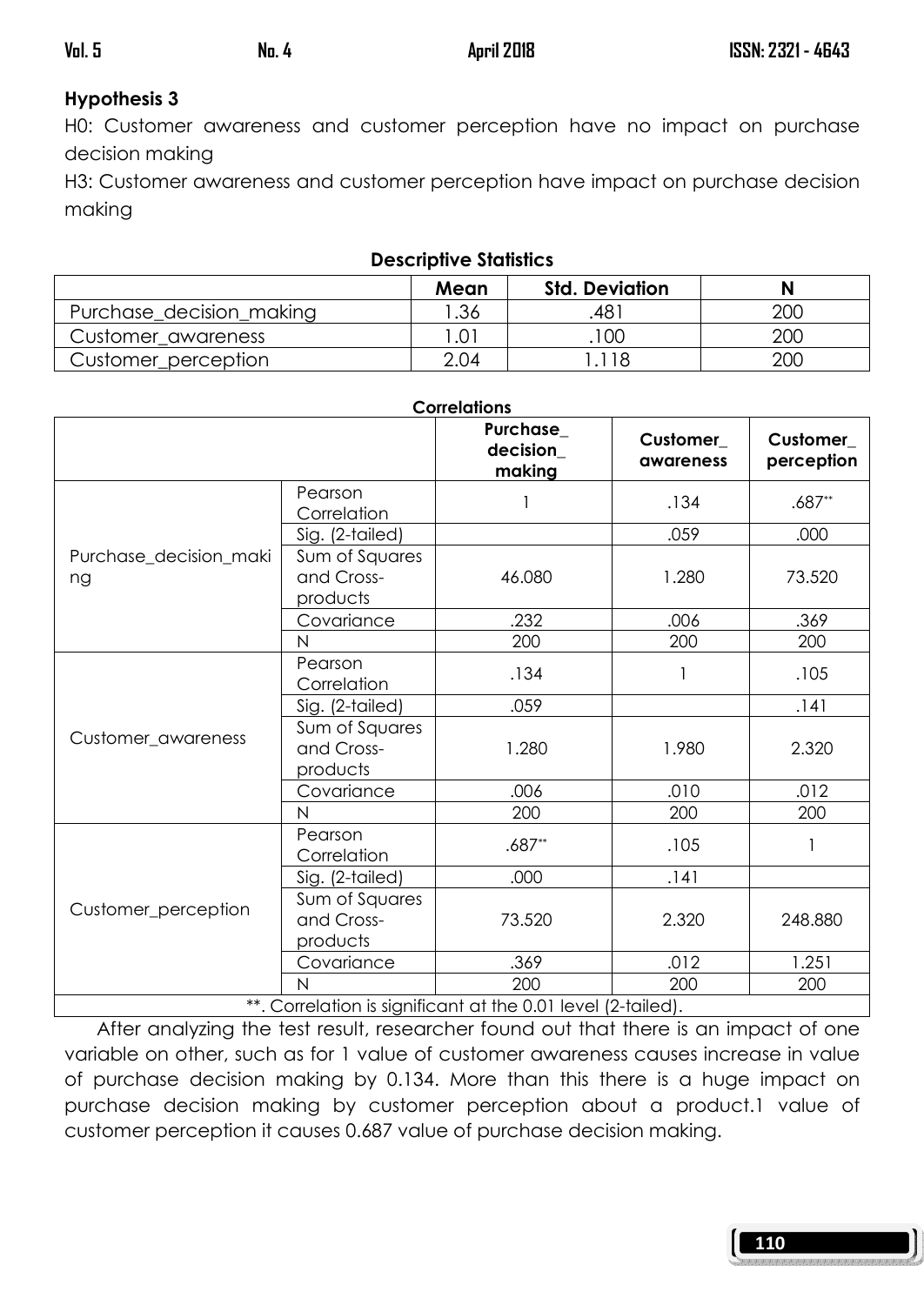| <b>Model Summary</b> |                                                                            |        |      |                      |  |                                    |                                                                    |  |             |     |                 |                   |
|----------------------|----------------------------------------------------------------------------|--------|------|----------------------|--|------------------------------------|--------------------------------------------------------------------|--|-------------|-----|-----------------|-------------------|
|                      |                                                                            |        |      |                      |  | Std.                               | <b>Change Statistics</b>                                           |  |             |     |                 |                   |
| Model                | R                                                                          | Square | R    | Adjusted<br>R Square |  | Error of<br>the<br><b>Estimate</b> | R<br>Square<br>Change                                              |  | F<br>Change | df1 | df <sub>2</sub> | Sig. F<br>Change  |
|                      | .689 <sup>a</sup>                                                          |        | .475 | .470                 |  | .350                               | .475                                                               |  | 89.202      | 2   | 197             | .000              |
|                      | a. Predictors: (Constant), Customer_perception, Customer_awareness         |        |      |                      |  |                                    |                                                                    |  |             |     |                 |                   |
|                      | <b>ANOVA</b> <sup>a</sup>                                                  |        |      |                      |  |                                    |                                                                    |  |             |     |                 |                   |
|                      | Sum of<br>Model<br>Df<br>Sig.<br>F<br><b>Mean Square</b><br><b>Squares</b> |        |      |                      |  |                                    |                                                                    |  |             |     |                 |                   |
|                      | Regression                                                                 |        |      | 21.899               |  | 2                                  | 10.949                                                             |  | 89.202      |     |                 | .000 <sup>b</sup> |
|                      | Residual<br>197<br>.123<br>24.181                                          |        |      |                      |  |                                    |                                                                    |  |             |     |                 |                   |
|                      | Total                                                                      |        |      | 46.080               |  | 199                                |                                                                    |  |             |     |                 |                   |
|                      | a. Dependent Variable: Purchase_decision_making                            |        |      |                      |  |                                    |                                                                    |  |             |     |                 |                   |
|                      |                                                                            |        |      |                      |  |                                    | b. Predictors: (Constant), Customer perception, Customer awareness |  |             |     |                 |                   |

 After analyzing the ANOVA table researcher find out that significance level 0.000<0.05, it means null hypothesis will be rejected and alternative hypothesis will be accepted. Such that Customer awareness and customer perception have impact on purchase decision making.

 After analyzing the model summery table, it shows that R square vale 0.475, it means there is relationship between independent variables on depended variables. But the impact is not too strong because the vale is a smaller positive number. There is a positive relationship between customer awareness and customer perception on purchase decision making.

### Findings

 Online advertisements are creating influencing factors among Internet users in Bengaluru urban region 65.5 percentage of the eCommerce user are accessing online services through mobile devices. This shows that there is a huge increase in the usage of mobile based applications. More than 80 percentage of the online users are searching information about a product online before making a final Purchase Decision. Search engine and e-commerce portals are the sources of information about a product. More than 90 percentage of the Internet users are checking about a product before buying it. YouTube based video advertising how the higher customer awareness among other type of online advertisement. Search based text advertisement and shopping advertisement do not have a high awareness among users. That means Internet users are not able to recognise search text advertisement and search based shopping advertisement. Around 65 percentage of the Internet users cannot able to recognise both. This shows the higher opportunity of this advertisement types. the higher popular advertisements are creating and annoying nature among uses. Especially YouTube video advertisement and banner advertisement.

Obtained rankings of e-commerce portals

1. Amazon.in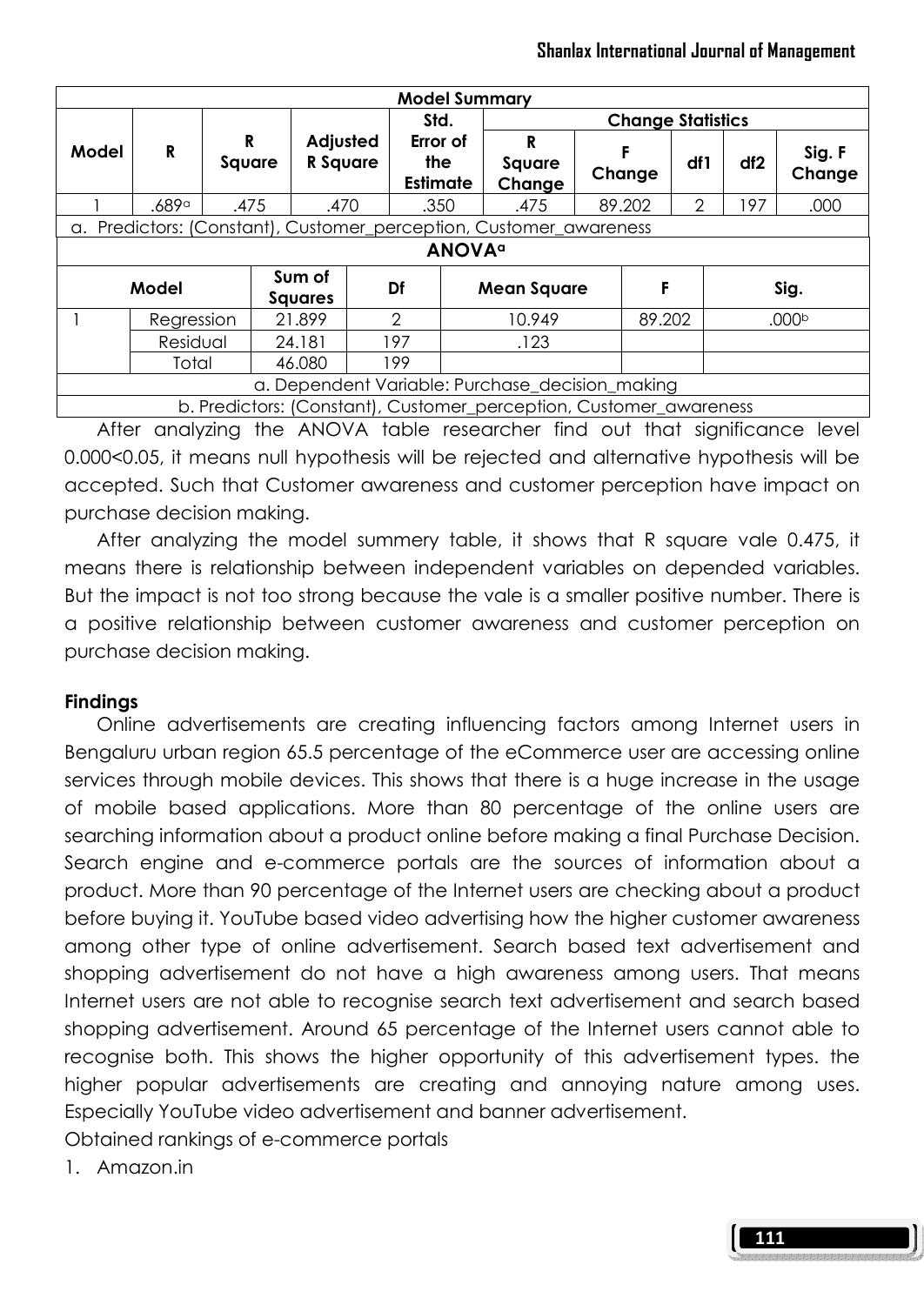- 2. Flipkart.com
- 3. Snapdeal.com
- 4. Ebay.in
- 5. Myntra. Com
- 6. Jabong.com.
- 7. shopclues.com

 Remarketing features are widely using by The E-Commerce industry. 75 percentage of the respondents are able to recognise it. Online advertisements are not creating wrong product selection among uses. But 25 percentage of the users find out that some advertisement lead to wrong product selection. E-Commerce portal are able to provide new product information. Users are like to buy all type(branded and non branded) products through an online eCommerce portal. Time, payment and offers are the advantage factors of online purchases. Exchange, quality determination and selection of a product have some problems while purchasing a product from an eCommerce portal. Customers are like to buy electronic gadgets and appliances, bags book through online portals. Office stationery, automobile items or not have a higher demand in online sales. There is an increase in home furnitures in The E-Commerce industry. Post-paid payments suggest cash on delivery (COD), equal monthly instalments (EMI) have a high acceptance among online payment methods. Son increase in payment wallet users after the demonetization in India.

 Online buying is still having some problems. The problems are mostly affected with the retaining process. Payment gateways are also creating some issues. 60% of the problems are associated with exchange or return of a product. Some people find that accepting the delivery is a problem but it's very minor compared to others. There is a positive relationship between online advertisements and customer awareness.There is no relationship between online advertisements and customer perception. Customer awareness and perception have huge impact on purchase decision making process.

# Conclusion

 This study was conducted to find out the influence of online advertisement in the Purchase decision making of people in Bengaluru urban area. Researcher conducted the study among 200 respondents from the premises of Bengaluru urban region who are aware about online eCommerce buying process or we can name it as a consumer of eCommerce industry. This study was conducted based on two important factors of buying behaviour, there are customer awareness and customer perception it will save the Purchase decision making. Show the researcher divided the study into two parts such as to check the relationship between influence of online advertisement on customer awareness and influence of online advertisement on customer perception. Researcher find out that there is a relationship between online advertisements and customer awareness. But in the second hypothesis researcher accept the null

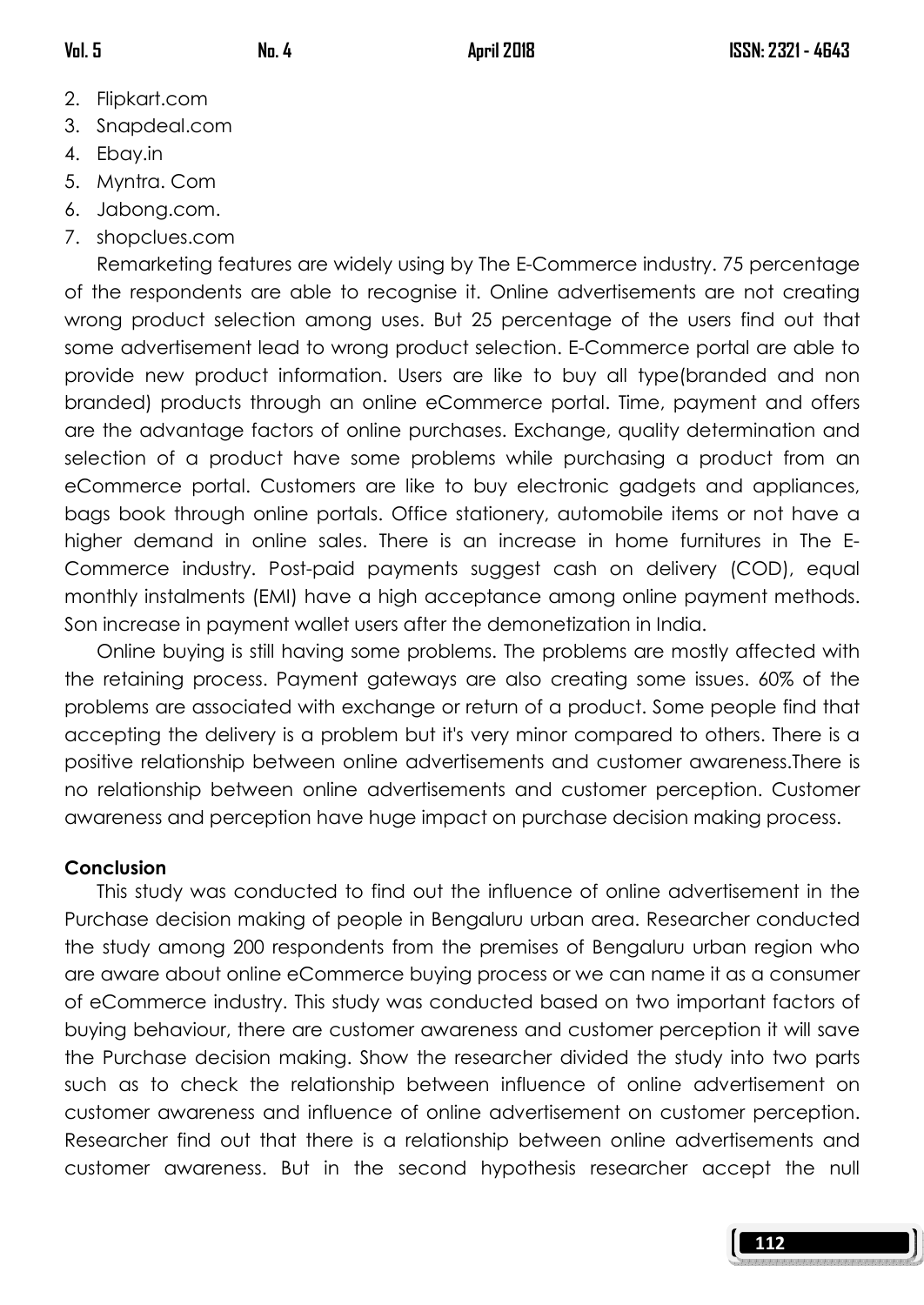hypothesis such that there is no relationship between online advertisements and customer perception.

 At the end of the analysis researcher checked influence of both variables (customer awareness on customer perception) on purchase decision making. Here the result came out such that there is an influence of customer awareness on customer perception on the Purchase Decision making process and the influence is very huge.

 In conclusion online portals need to create customer awareness as much as possible by various kind of online advertisements. Search advertisements and video advertisement can create more awareness. Try to increase customer perception by using expert reviews, client testimonials, user reviews, hand on experience stores. Both the factors are highly influencing the Purchase decision making.

### References

- 1. Baourakis, G., Kourgiantakis, M. &Migdalas, A. (2002), The Impact Of E- Commerce On Agrofood Marketing: The Case Of Agricultural Cooperatives, Firms And Consumers In Crete, British Food Journal, 104, 580-590.
- 2. Canavan, O., Henchion, M. &O'reilly, S. (2007), The Use Of The Internet As A Marketing Channel For Irish Speciality Food International Journal Of Retail & Distribution Management 35, 178
- 3. Hanson, W. A. (2001), Principles of Internet Marketing, Cincinnati, OH, USA, South-Western College Publishing.
- 4. Harridge-March, S. (2004), Electronic Marketing, The New Kid On The Block. Marketing Intelligence & Planning, 22, 297 - 309.
- 5. Caroline SueLin,T.(2010). UNDERSTANDING CONSUMER PURCHASE BEHAVIOR IN THE JAPANESE PERSONAL GROOMING SECTOR. Journal of Yasar University 2010 17(5) 2821‐2831.
- 6. Abiodun, A. O. (2011). THE IMPACT OF ADVERTISING ON SALES VOLUMEOF A PRODUCT A casestudy of Starcomms Plc, Nigeria. . VALKEAKOSKI Degree Programme in International Business Global Marketing .
- 7. Gupta, S. a. (2013). Impact of Promotional Activities on Consumer Buying Behavior: A Study of Cosmetic Industry. International Journal of Commerce, Business and Management (IJCBM), ISSN: 2319–2828 Vol. 2, No.6, .
- 8. hye-Shin Kim, j. j. (2008). The effects of facial image and cosmetic usage on perceptions of brand personality. JOURNAL OF FASHION MARKETING AND MANAGEMENT.
- 9. Ivančová, A. (2013). Is it about money or marketing? International marketing strategies in the luxury cosmetic industryExploratory multiple case study of Chanel, Guerlain and La Mer. GRA 19003 - Master thesis.
- 10. NidhiKotwal, N. G. (2008). Impact of T.V Advertisements on Buying Pattern of Adolescent Girls. Kamla-Raj 2008 J. Soc. Sci., 16(1): 51-55.